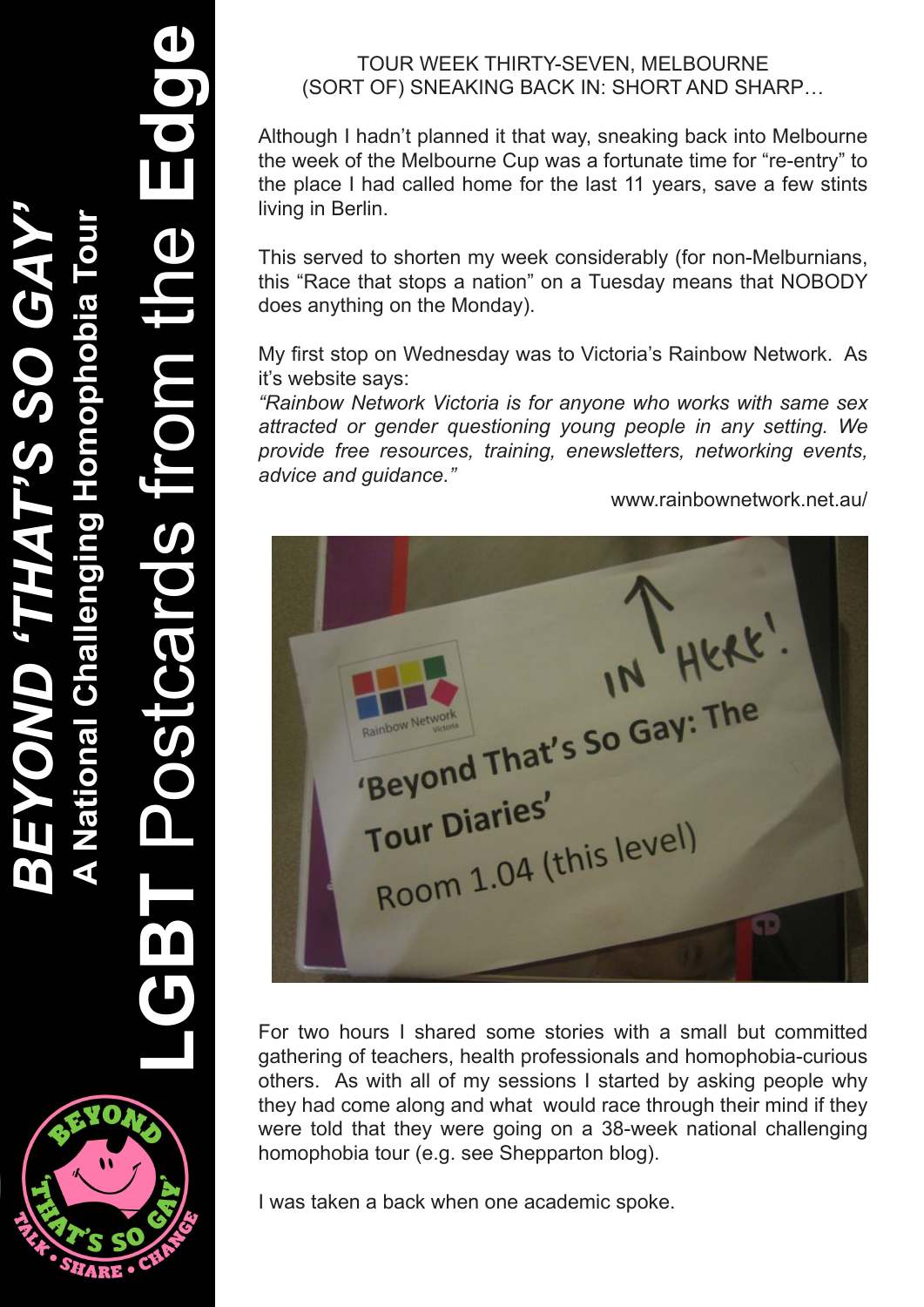*"I came to your book launch in February and, I hate to say it, I remember thinking, 'I hope you don't get killed'…I want to know how it all went now that you're back…"*

It's easy now for myself and others to look back on such statements and smile, if not laugh. With virtually the tour complete, those who have followed the tour, even from a distance can see that I was relatively safe and supported in all parts of Australia. Yet at the start of the year most people had fears, on some level, even if it was my truck breaking down.



Some of the other tour-related thoughts offered were telling of common questions, concerns or hopes.

*"I'd have to prepare myself to hear [people's stories]…"*

*"I know it's terrible but I thought, 'What will I wear?' because I'm going to so many different climates…"*

*"I'd wonder how to approach things…Things are going to be different in Toorak compared to Bundaberg…"*

*"I was just dreaming of Esperance and desert holidays…"*

*"How could I be passionate, but no go overboard with my message?..."*

*"I'd expect that there would be differences across the states, even the regions…"*

*"I'm thinking of staying with different people all over the country…I'd just find that exhausting…"*

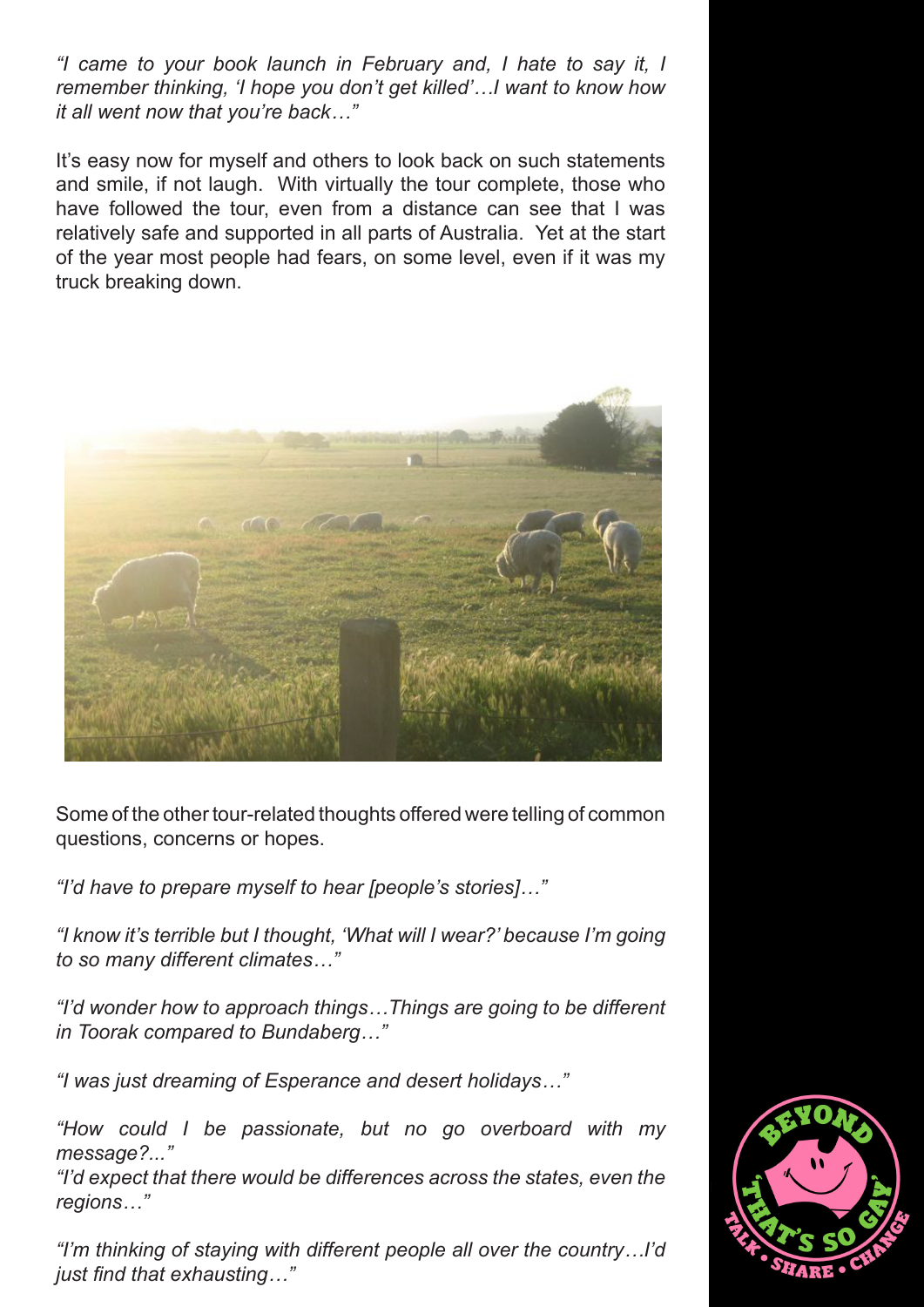*"I'd want to know where to get good coffee, good places to cycle, going jogging and bushwalking…That would be really important for me…"*

I spent the last portion of our two hours together, billed at 'The Tour Diaries, previewing some of my findings. These included observations of the LGBT sector, LGBT (young) people, homophobia more generally in communities, where the future might lie and ongoing challenges. If interested, make sure you get to some post-tour events and hear more. :-)



Other events for my shortened week included a staff professional development session with an elite all-boys metropolitan school (for the record it was received, according to them, "very well"), a session with students and staff at the Centre for Adult Education Melbourne (CAE) and media engagements, both unexpected.

Since the start of my tour I have been phoning in each and every week at 9.10am Thursday mornings to 'Freshly Doug', an LGBT current affairs program on Melbourne's gay and lesbian radio station, JOY FM (www.currentaffairs.net.au/).

On a journey where so much changes, I observed how much I craved routine. One important one was the weekly check in with Freshly Doug's Doug Pollard. Wherever I was and whatever was happening I knew what I'd be doing each Thursday morning. An added bonus was I knew that my deadline for my weekly location blogs was Wednesday evening (and once on Thursday morning!) so that Doug had time to look over it and decide what he thought was radio-friendly and interesting. I can safely say that without this self-imposed deadline